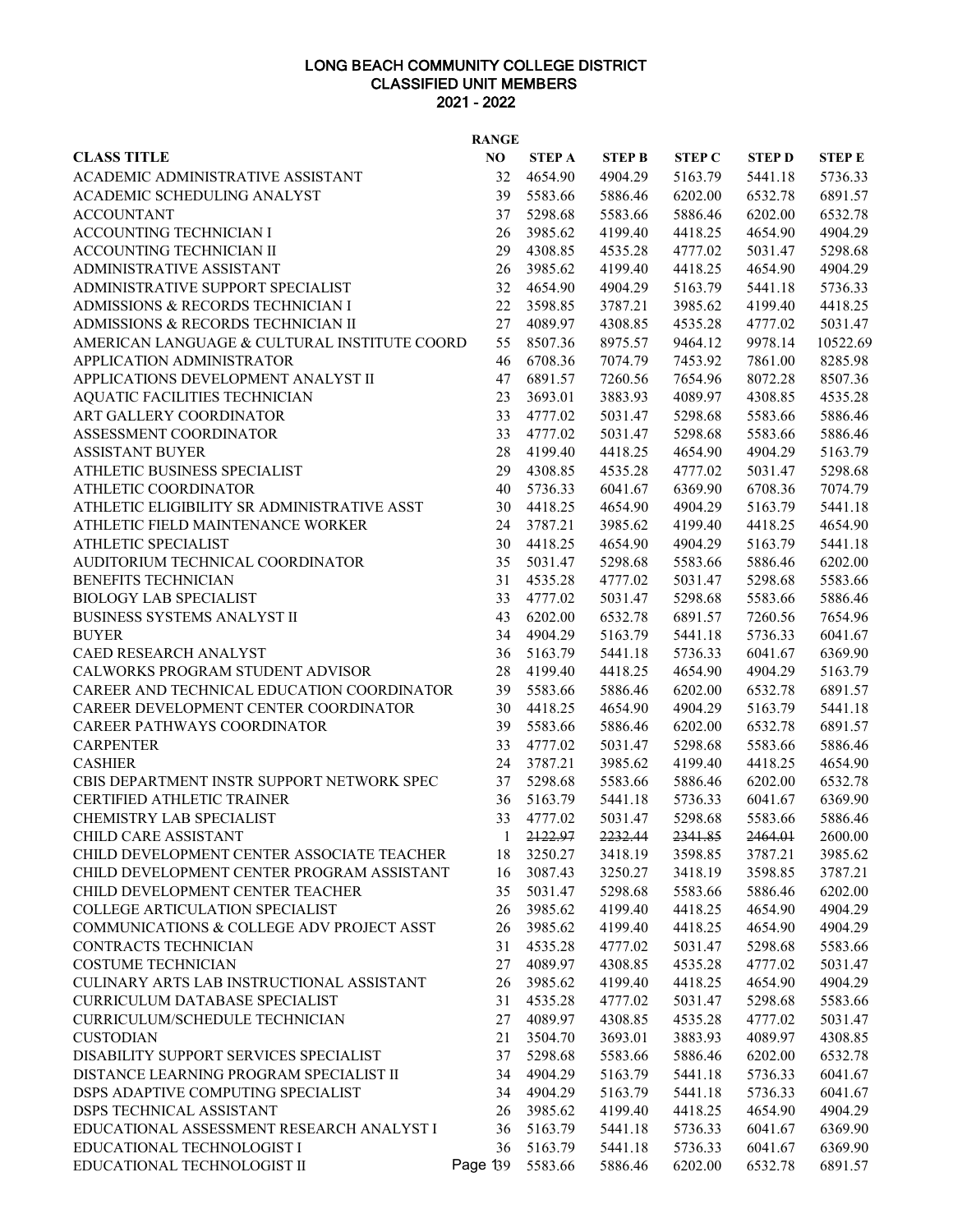| <b>RANGE</b>                                |    |               |               |               |              |               |  |  |
|---------------------------------------------|----|---------------|---------------|---------------|--------------|---------------|--|--|
| <b>CLASS TITLE</b>                          | NO | <b>STEP A</b> | <b>STEP B</b> | <b>STEP C</b> | <b>STEPD</b> | <b>STEP E</b> |  |  |
| <b>ELECTRICIAN</b>                          | 36 | 5163.79       | 5441.18       | 5736.33       | 6041.67      | 6369.90       |  |  |
| ENERGY MAINTENANCE COORDINATOR              | 41 | 5886.46       | 6202.00       | 6532.78       | 6891.57      | 7260.56       |  |  |
| ENROLLMENT SPECIALIST                       | 35 | 5031.47       | 5298.68       | 5583.66       | 5886.46      | 6202.00       |  |  |
| EOPS PROGRAM ASSISTANT I                    | 19 | 3329.17       | 3504.70       | 3693.01       | 3883.93      | 4089.97       |  |  |
| EOPS PROGRAM ASSISTANT II                   | 23 | 3693.01       | 3883.93       | 4089.97       | 4308.85      | 4535.28       |  |  |
| EOPS PROGRAM COORDINATOR                    | 38 | 5441.18       | 5736.33       | 6041.67       | 6369.90      | 6708.36       |  |  |
| EOPS PROGRAM SPECIALIST                     | 30 | 4418.25       | 4654.90       | 4904.29       | 5163.79      | 5441.18       |  |  |
| EQUIPMENT TECHNICIAN                        | 25 | 3883.93       | 4089.97       | 4308.85       | 4535.28      | 4777.02       |  |  |
| ERD EDUCATION PROGRAM COORDINATOR           | 33 | 4777.02       | 5031.47       | 5298.68       | 5583.66      | 5886.46       |  |  |
| <b>ESL SERVICES SPECIALIST</b>              | 28 | 4199.40       | 4418.25       | 4654.90       | 4904.29      | 5163.79       |  |  |
| EVENT AND STADIUM MAINTENANCE TECHNICIAN    | 25 | 3883.93       | 4089.97       | 4308.85       | 4535.28      | 4777.02       |  |  |
| FINANCIAL AID ACCOUNTING TECHNICIAN         | 29 | 4308.85       | 4535.28       | 4777.02       | 5031.47      | 5298.68       |  |  |
| FINANCIAL AID ADVISOR                       | 33 | 4777.02       | 5031.47       | 5298.68       | 5583.66      | 5886.46       |  |  |
| FINANCIAL AID PROGRAM ASSISTANT             | 17 | 3168.82       | 3329.17       | 3504.70       | 3693.01      | 3883.93       |  |  |
| FINANICAL AID SPECIALIST                    | 27 | 4089.97       | 4308.85       | 4535.28       | 4777.02      | 5031.47       |  |  |
| FITNESS CENTER ASSISTANT                    | 15 | 3008.52       | 3168.82       | 3329.17       | 3504.70      | 3693.01       |  |  |
| FKCE EDUCATIONAL SPECIALIST                 | 28 | 4199.40       | 4418.25       | 4654.90       | 4904.29      | 5163.79       |  |  |
| FKCE INSTRUCTIONAL AIDE                     | 17 | 3168.82       | 3329.17       | 3504.70       | 3693.01      | 3883.93       |  |  |
| FLEET & EQUIPMENT MECHANIC                  | 32 | 4654.90       | 4904.29       | 5163.79       | 5441.18      | 5736.33       |  |  |
| <b>GRANT ASSISTANT I</b>                    | 17 | 3168.82       | 3329.17       | 3504.70       | 3693.01      | 3883.93       |  |  |
| <b>GRANT ASSISTANT II</b>                   | 21 | 3504.70       | 3693.01       | 3883.93       | 4089.97      | 4308.85       |  |  |
| <b>GRANT ASSISTANT III</b>                  | 26 | 3985.62       | 4199.40       | 4418.25       | 4654.90      | 4904.29       |  |  |
| <b>GRANTS ACCOUNTING TECHNICIAN</b>         | 29 | 4308.85       | 4535.28       | 4777.02       | 5031.47      | 5298.68       |  |  |
| <b>GRANTS COORDINATOR</b>                   | 37 | 5298.68       | 5583.66       | 5886.46       | 6202.00      | 6532.78       |  |  |
|                                             | 36 |               |               |               |              |               |  |  |
| <b>GRANTS RESEARCH ANALYST</b>              | 32 | 5163.79       | 5441.18       | 5736.33       | 6041.67      | 6369.90       |  |  |
| GRANTS SENIOR ACCOUNTING TECHNICIAN         |    | 4654.90       | 4904.29       | 5163.79       | 5441.18      | 5736.33       |  |  |
| GRAPHICS DESIGN SPECIALIST                  | 35 | 5031.47       | 5298.68       | 5583.66       | 5886.46      | 6202.00       |  |  |
| GRAPHICS AND PUBLISHING TECHNICIAN          | 28 | 4199.40       | 4418.25       | 4654.90       | 4904.29      | 5163.79       |  |  |
| <b>GROUNDS MAINTENANCE WORKER</b>           | 22 | 3598.85       | 3787.21       | 3985.62       | 4199.40      | 4418.25       |  |  |
| HEALTH SERVICES TECHNICIAN                  | 21 | 3504.70       | 3693.01       | 3883.93       | 4089.97      | 4308.85       |  |  |
| HELP DESK SUPPORT SPECIALIST                | 36 | 5163.79       | 5441.18       | 5736.33       | 6041.67      | 6369.90       |  |  |
| HUMAN RESOURCES AND PAYROLL ASSISTANT       | 21 | 3504.70       | 3693.01       | 3883.93       | 4089.97      | 4308.85       |  |  |
| <b>HVAC MECHANIC</b>                        | 36 | 5163.79       | 5441.18       | 5736.33       | 6041.67      | 6369.90       |  |  |
| <b>INSTRUCTIONAL AIDE</b>                   | 16 | 3087.43       | 3250.27       | 3418.19       | 3598.85      | 3787.21       |  |  |
| INSTRUCTIONAL ASSISTANT                     | 26 | 3985.62       | 4199.40       | 4418.25       | 4654.90      | 4904.29       |  |  |
| <b>INSTRUCTIONAL ASSISTANT I</b>            | 27 | 4089.97       | 4308.85       | 4535.28       | 4777.02      | 5031.47       |  |  |
| <b>INSTRUCTIONAL ASSOCIATE</b>              | 29 | 4308.85       | 4535.28       | 4777.02       | 5031.47      | 5298.68       |  |  |
| <b>INSTRUCTIONAL ASSOCIATE I</b>            | 31 | 4535.28       | 4777.02       | 5031.47       | 5298.68      | 5583.66       |  |  |
| INSTRUCTIONAL LAB COORDINATOR               | 33 | 4777.02       | 5031.47       | 5298.68       | 5583.66      | 5886.46       |  |  |
| INSTRUCTIONAL LAB SUPPORT ASSISTANT         | 20 | 3418.19       | 3598.85       | 3787.21       | 3985.62      | 4199.40       |  |  |
| INSTRUCTIONAL LAB SUPPORT TECHNICIAN        | 30 | 4418.25       | 4654.90       | 4904.29       | 5163.79      | 5441.18       |  |  |
| INSTRUCTIONAL TOOLROOM MAINT MECHANIC       | 24 | 3787.21       | 3985.62       | 4199.40       | 4418.25      | 4654.90       |  |  |
| INTERPRETER COORDINATOR                     | 37 | 5298.68       | 5583.66       | 5886.46       | 6202.00      | 6532.78       |  |  |
| INTL STUDENT PROGRAM ADMISSIONS TECHNICIAN  | 27 | 4089.97       | 4308.85       | 4535.28       | 4777.02      | 5031.47       |  |  |
| IRRIGATION & GROUNDS MAINTENANCE TECHNICIAN | 27 | 4089.97       | 4308.85       | 4535.28       | 4777.02      | 5031.47       |  |  |
| JOB DEVELOPMENT COORDINATOR                 | 39 | 5583.66       | 5886.46       | 6202.00       | 6532.78      | 6891.57       |  |  |
| JOURNALISM LAB TECHNICIAN                   | 31 | 4535.28       | 4777.02       | 5031.47       | 5298.68      | 5583.66       |  |  |
| <b>LEAD CASHIER</b>                         | 34 | 4904.29       | 5163.79       | 5441.18       | 5736.33      | 6041.67       |  |  |
| <b>LEAD CUSTODIAN</b>                       | 23 | 3693.01       | 3883.93       | 4089.97       | 4308.85      | 4535.28       |  |  |
| LEAD LIBRARY TECHNICIAN                     | 32 | 4654.90       | 4904.29       | 5163.79       | 5441.18      | 5736.33       |  |  |
| LIBRARY ASSISTANT                           | 18 | 3250.27       | 3418.19       | 3598.85       | 3787.21      | 3985.62       |  |  |
| LIBRARY MEDIA TECHNICIAN                    | 32 | 4654.90       | 4904.29       | 5163.79       | 5441.18      | 5736.33       |  |  |
| LIBRARY SYSTEMS TECHNICIAN                  | 32 | 4654.90       | 4904.29       | 5163.79       | 5441.18      | 5736.33       |  |  |
| LIBRARY TECHNICIAN I                        | 25 | 3883.93       | 4089.97       | 4308.85       | 4535.28      | 4777.02       |  |  |
| LIBRARY TECHNICIAN II                       | 28 | 4199.40       | 4418.25       | 4654.90       | 4904.29      | 5163.79       |  |  |
| LIFE SCIENCE LAB SPECIALIST                 | 33 | 4777.02       | 5031.47       | 5298.68       | 5583.66      | 5886.46       |  |  |
| LOCKER ROOM ATTENDANT                       | 21 | 3504.70       | 3693.01       | 3883.93       | 4089.97      | 4308.85       |  |  |
| <b>LOCKSMITH</b>                            | 31 | 4535.28       | 4777.02       | 5031.47       | 5298.68      | 5583.66       |  |  |
| MAIL SERVICES WORKER                        | 20 | 3418.19       | 3598.85       | 3787.21       | 3985.62      | 4199.40       |  |  |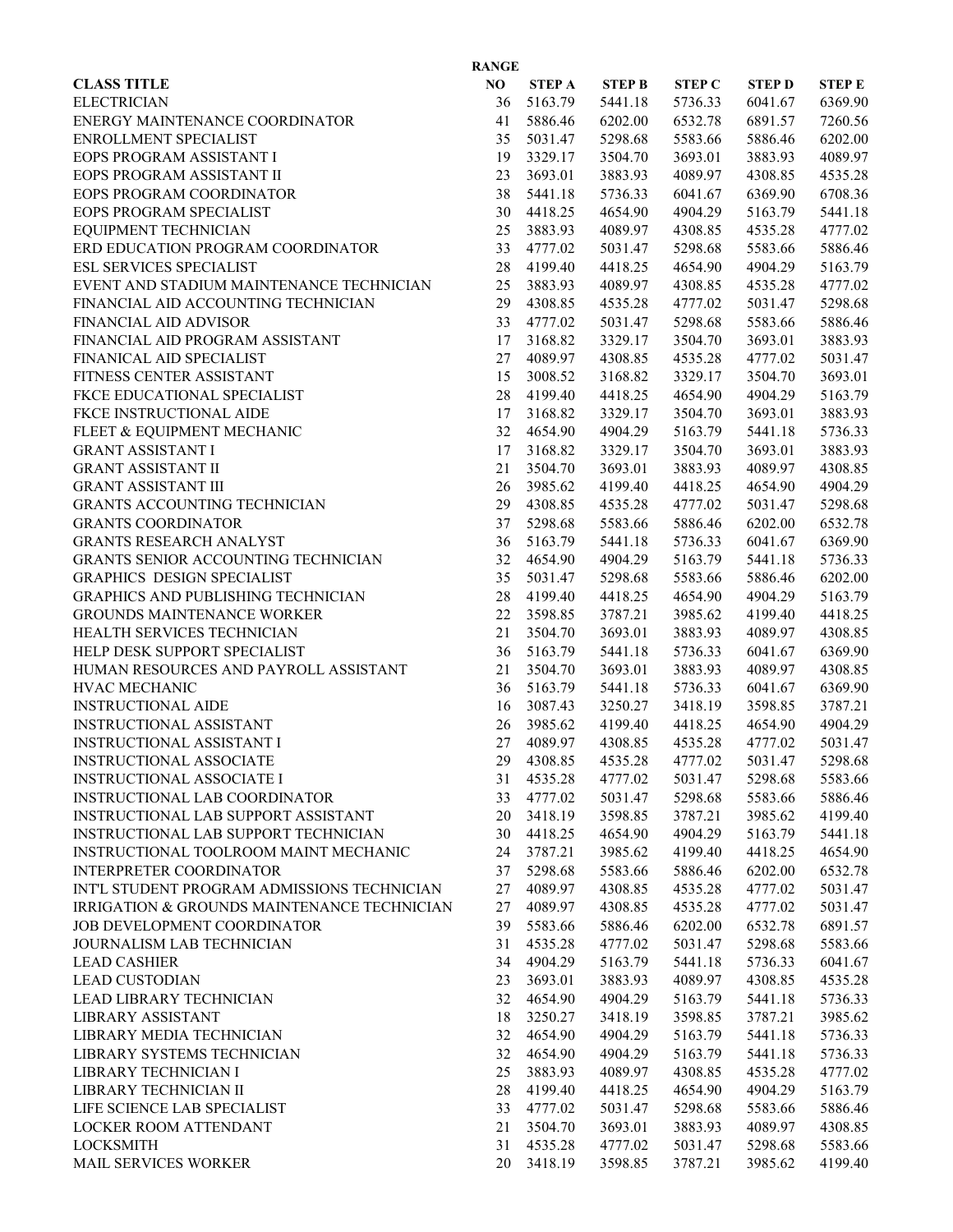| <b>RANGE</b>                                  |          |               |               |               |              |              |  |  |
|-----------------------------------------------|----------|---------------|---------------|---------------|--------------|--------------|--|--|
| <b>CLASS TITLE</b>                            | NO       | <b>STEP A</b> | <b>STEP B</b> | <b>STEP C</b> | <b>STEPD</b> | <b>STEPE</b> |  |  |
| MATH LAB COORDINATOR                          | 33       | 4777.02       | 5031.47       | 5298.68       | 5583.66      | 5886.46      |  |  |
| <b>MATRICULATION AIDE</b>                     | 9        | 2586.15       | 2720.97       | 2860.95       | 3008.52      | 3168.82      |  |  |
| MATRICULATION PROGRAM ASSISTANT               | 22       | 3598.85       | 3787.21       | 3985.62       | 4199.40      | 4418.25      |  |  |
| <b>MEDIA PRODUCER</b>                         | 43       | 6202.00       | 6532.78       | 6891.57       | 7260.56      | 7654.96      |  |  |
| MEDIA PRODUCER/BROADCAST ENGINEER             | 43       | 6202.00       | 6532.78       | 6891.57       | 7260.56      | 7654.96      |  |  |
| MENTAL HEALTH CLINICIAN                       | 55       | 8507.36       | 8975.57       | 9464.12       | 9978.14      | 10522.69     |  |  |
| MENTOR COORDINATOR                            | 37       | 5298.68       | 5583.66       | 5886.46       | 6202.00      | 6532.78      |  |  |
| MICROBIOLOGY LAB SPECIALIST                   | 33       | 4777.02       | 5031.47       | 5298.68       | 5583.66      | 5886.46      |  |  |
| MULTIMEDIA SERVICES TECHNICIAN                | 28       | 4199.40       | 4418.25       | 4654.90       | 4904.29      | 5163.79      |  |  |
| MUSIC/RADIO/TV EQUIPMENT TECHNICIAN           | 30       | 4418.25       | 4654.90       | 4904.29       | 5163.79      | 5441.18      |  |  |
| NETWORK ADMINISTRATOR                         | 44       | 6369.90       | 6708.36       | 7074.79       | 7453.92      | 7861.00      |  |  |
| <b>NURSE</b>                                  | 52       | 7861.00       | 8285.98       | 8738.96       | 9212.26      | 9716.05      |  |  |
| <b>NURSE PRACTIONER</b>                       | 60       | 9716.05       | 10247.88      | 10805.14      | 11397.99     | 12021.49     |  |  |
| NURSING & ALLIED HEALTH COORDINATOR           | 33       | 4777.02       | 5031.47       | 5298.68       | 5583.66      | 5886.46      |  |  |
| NURSING & ALLIED HEALTH LAB SUPPLY TECHNICIAN | 27       | 4089.97       | 4308.85       | 4535.28       | 4777.02      | 5031.47      |  |  |
| OFFICE ASSISTANT                              | 17       | 3168.82       | 3329.17       | 3504.70       | 3693.01      | 3883.93      |  |  |
| ONLINE LEARNING COORDINATOR                   | 39       | 5583.66       | 5886.46       | 6202.00       | 6532.78      | 6891.57      |  |  |
| OUTREACH AND RECRUITMENT SPECIALIST           | 27       | 4089.97       | 4308.85       | 4535.28       | 4777.02      | 5031.47      |  |  |
| <b>OUTREACH ASSISTANT</b>                     | 21       | 3504.70       | 3693.01       | 3883.93       | 4089.97      | 4308.85      |  |  |
| PACIFIC COAST CAMPUS COORDINATOR              | 31       | 4535.28       | 4777.02       | 5031.47       | 5298.68      | 5583.66      |  |  |
| <b>PAINTER</b>                                | 31       | 4535.28       | 4777.02       | 5031.47       | 5298.68      | 5583.66      |  |  |
| PARKING SERVICES COORDINATOR                  | 28       | 4199.40       | 4418.25       | 4654.90       | 4904.29      | 5163.79      |  |  |
| PAYROLL TECHNICIAN                            | 29       | 4308.85       | 4535.28       | 4777.02       | 5031.47      | 5298.68      |  |  |
| PERFORMANCE ACCOMPANIST                       | 30       | 4418.25       | 4654.90       | 4904.29       | 5163.79      | 5441.18      |  |  |
|                                               | 30       | 4418.25       |               |               |              |              |  |  |
| PERFORMANCE ACCOMPANIST--DANCE                |          |               | 4654.90       | 4904.29       | 5163.79      | 5441.18      |  |  |
| PERFORMING ARTS ADMINISTRATIVE ASSISTANT      | 26       | 3985.62       | 4199.40       | 4418.25       | 4654.90      | 4904.29      |  |  |
| PERFORMING ARTS PRODUCTION TECHNICIAN         | 30       | 4418.25       | 4654.90       | 4904.29       | 5163.79      | 5441.18      |  |  |
| PHOTOGRAPHY LAB ASSISTANT                     | 23       | 3693.01       | 3883.93       | 4089.97       | 4308.85      | 4535.28      |  |  |
| PHOTOGRAPHY LAB TECHNICIAN                    | 27       | 4089.97       | 4308.85       | 4535.28       | 4777.02      | 5031.47      |  |  |
| PLANNING ANALYST                              | 36       | 5163.79       | 5441.18       | 5736.33       | 6041.67      | 6369.90      |  |  |
| PLANNING SYSTEMS ANALYST I                    | 44       | 6369.90       | 6708.36       | 7074.79       | 7453.92      | 7861.00      |  |  |
| <b>PLUMBER</b>                                | 36       | 5163.79       | 5441.18       | 5736.33       | 6041.67      | 6369.90      |  |  |
| POWER TOOLS LABORATORY TECHNICIAN             | 26       | 3985.62       | 4199.40       | 4418.25       | 4654.90      | 4904.29      |  |  |
| PROGRAM MANAGER, STUDENT-ATHLETE SUCCESS      | 38       | 5441.18       | 5736.33       | 6041.67       | 6369.90      | 6708.36      |  |  |
| PROJECT YESS OUTREACH ASSISTANT               | 17       | 3168.82       | 3329.17       | 3504.70       | 3693.01      | 3883.93      |  |  |
| PROP TECHNICIAN                               | 27       | 4089.97       | 4308.85       | 4535.28       | 4777.02      | 5031.47      |  |  |
| PUBLIC RELATIONS COORDINATOR                  | 36       | 5163.79       | 5441.18       | 5736.33       | 6041.67      | 6369.90      |  |  |
| PURCHASING ASSISTANT                          | 23       | 3693.01       | 3883.93       | 4089.97       | 4308.85      | 4535.28      |  |  |
| READING PROGRAM SPECIALIST                    | 29       | 4308.85       | 4535.28       | 4777.02       | 5031.47      | 5298.68      |  |  |
| RECORDING SPECIALIST                          | 34       | 4904.29       | 5163.79       | 5441.18       | 5736.33      | 6041.67      |  |  |
| RECORDS SPECIALIST                            | 31       | 4535.28       | 4777.02       | 5031.47       | 5298.68      | 5583.66      |  |  |
| RECREATIONAL SPORTS & WELLNESS SPECIALIST     | 30       | 4418.25       | 4654.90       | 4904.29       | 5163.79      | 5441.18      |  |  |
| REPROGRAPHICS & MAIL ASSISTANT                | 24       | 3787.21       | 3985.62       | 4199.40       | 4418.25      | 4654.90      |  |  |
| REPROGRAPHICS TECHNICIAN                      | 25       | 3883.93       | 4089.97       | 4308.85       | 4535.28      | 4777.02      |  |  |
| RESEARCH ANALYST I                            | 36       | 5163.79       | 5441.18       | 5736.33       | 6041.67      | 6369.90      |  |  |
| RESEARCH ANALYST II                           | 40       | 5736.33       | 6041.67       | 6369.90       | 6708.36      | 7074.79      |  |  |
| RESEARCH SYSTEMS ANALYST I                    | 44       | 6369.90       | 6708.36       | 7074.79       | 7453.92      | 7861.00      |  |  |
| RISK SERVICES COORDINATOR                     | 39       | 5583.66       | 5886.46       | 6202.00       | 6532.78      | 6891.57      |  |  |
| SBDC MARKETING COORDINATOR                    | 36       | 5163.79       | 5441.18       | 5736.33       | 6041.67      | 6369.90      |  |  |
| SBDC PROGRAM ASSISTANT                        | 21       | 3504.70       | 3693.01       | 3883.93       | 4089.97      | 4308.85      |  |  |
| SBDC PROGRAM COORDINATOR                      | 36       | 5163.79       | 5441.18       | 5736.33       | 6041.67      | 6369.90      |  |  |
| SBDC SENIOR PROGRAM ASSISTANT                 | 26       | 3985.62       | 4199.40       | 4418.25       | 4654.90      | 4904.29      |  |  |
| SBDC SENIOR PROGRAM ASSISTANT - INT'L TRADE   | 26       | 3985.62       | 4199.40       | 4418.25       | 4654.90      | 4904.29      |  |  |
| SBDC SYSTEMS SPECIALIST                       | 28       | 4199.40       | 4418.25       | 4654.90       | 4904.29      | 5163.79      |  |  |
| <b>SCHEDULE SPECIALIST</b>                    | 35       | 5031.47       | 5298.68       | 5583.66       | 5886.46      | 6202.00      |  |  |
| SCHOLARSHIP SPECIALIST                        | 26       | 3985.62       | 4199.40       | 4418.25       | 4654.90      | 4904.29      |  |  |
| SCIENCE LAB EQUIPMENT TECHNICIAN              | 27       | 4089.97       | 4308.85       | 4535.28       | 4777.02      | 5031.47      |  |  |
| SENIOR ACCOUNTANT                             | 42       | 6041.67       | 6369.90       | 6708.36       | 7074.79      | 7453.92      |  |  |
| SENIOR ACCOUNTING TECHNICIAN                  | Page 332 | 4654.90       | 4904.29       | 5163.79       | 5441.18      | 5736.33      |  |  |